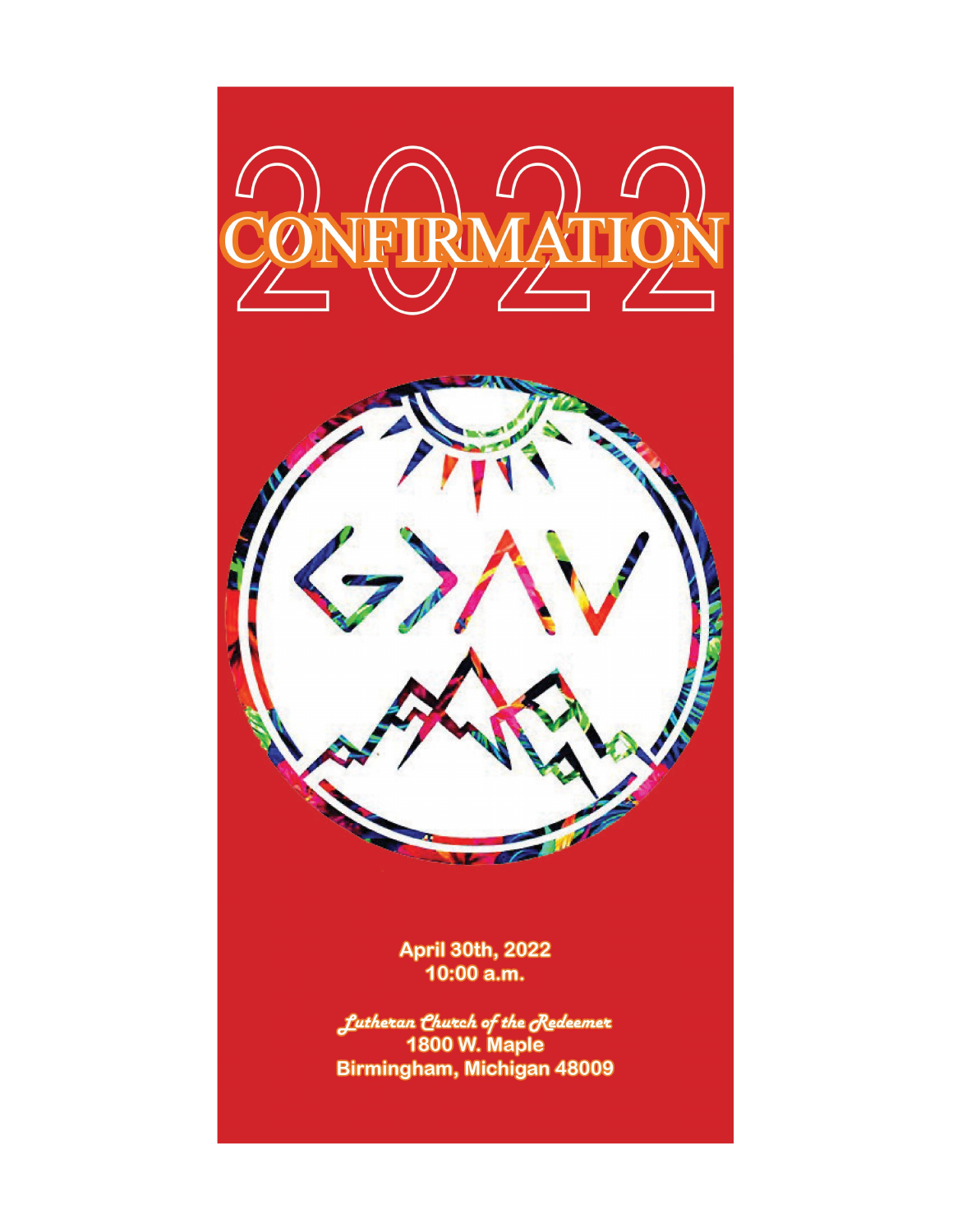# **ORDER OF WORSHIP April 30th, 2022 – 10:00 a.m. Theme: The Greatness of God**

## **As We Gather**

Today is a special day in the lives of those students who have prepared themselves for the Rite of Confirmation. Today they will profess their faith in Jesus Christ and embark upon a special journey in the Church for the remainder of their lives. As important as this day is for them, this day can be a day of reflection for all of us. We can take this opportunity to reflect upon the meaning of our own confirmation experience and how the Holy Spirit has guided us toward a fuller understanding of the Scriptures and how He has guided us toward a more complete participation in this congregation and the Church at large.

## **Prayer Before Worship**

Thanks be to thee, my Lord Jesus Christ, for all the benefits thou hast given me, for all the pains and insults thou hast borne for me. O most merciful redeemer, friend and brother, may I know thee more clearly, love thee more dearly, and follow thee more nearly, day by day. Amen. Prayer of Saint Richard of Chichester (1197 – 1253) that inspired the song from Godspell "Day By Day."

# **Prelude** Rick Helderop, organist

**Opening Hymn** All Creatures of our God and King (Class hymn of the Confirmation Class of 2017)

1. All creatures of our God and King, lift up your voice with us and sing: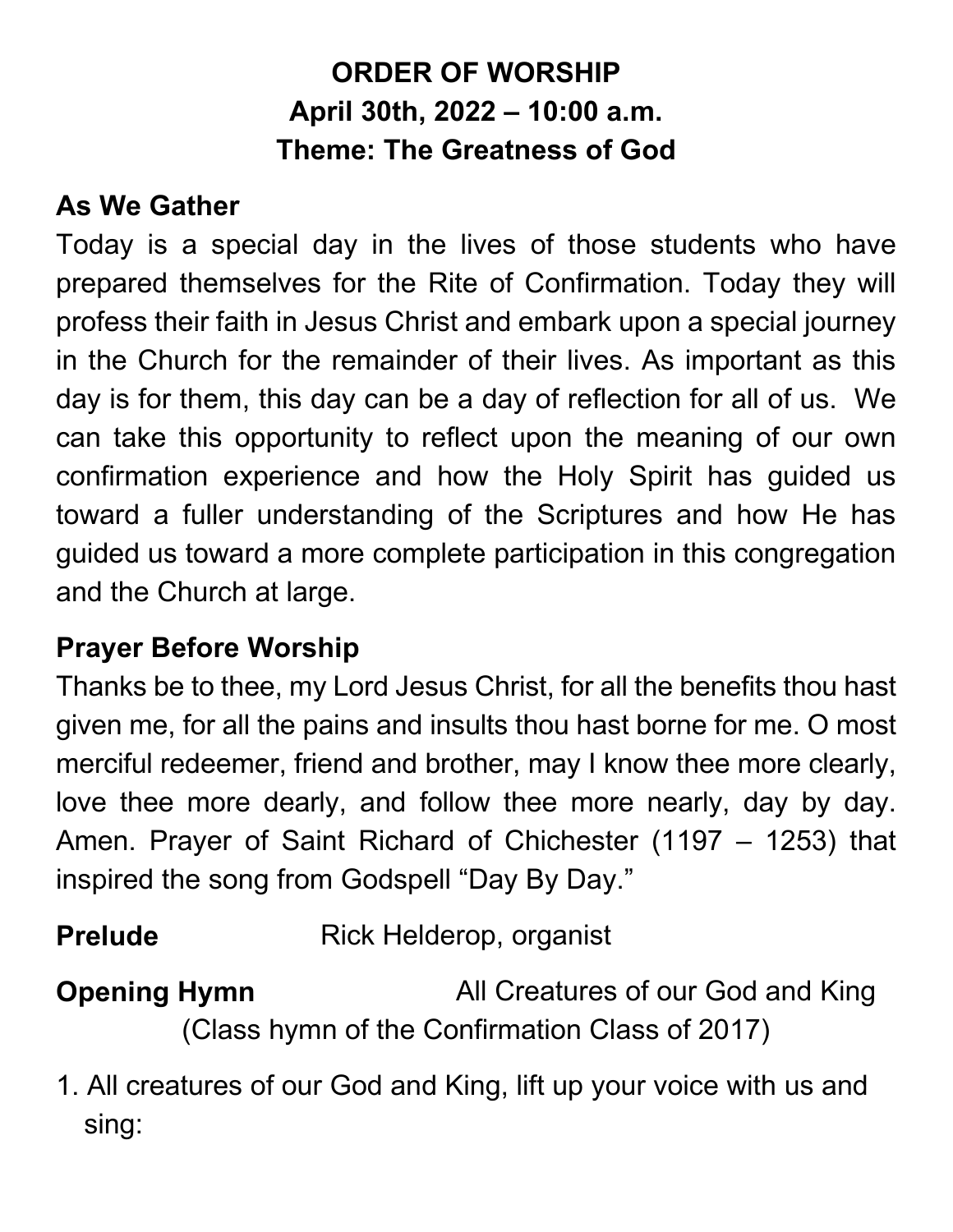Alleluia, alleluia! O burning sun with golden beam And silver moon with softer gleam:

Refrain:

Oh, praise Him! Oh, praise Him! Alleluia, alleluia, alleluia!

2. O rushing wind and breezes soft, O clouds that ride the winds a loft:

Oh, praise him! Alleluia! O rising morn, in praise rejoice,

O lights of evening, find a voice. Refrain

3. O flowing waters, pure and clear, make music for your Lord to hear.

Oh, praise him! Alleluia! O fire so masterful and bright, Providing us with warmth and light. Refrain

# **Invocation**

P:In the name of the Father and of the + Son and of the Holy Spirit.

## **C: Amen.**

P:Christ is Risen! Hallelujah!

**C:He is Risen Indeed! Hallelujah!**

# **Gospel Announcement**

**Response:** Glory be to Thee, O Lord!

# **Gospel Reading** John 21:1-23

(The questioning of Peter)

Afterward Jesus appeared again to his disciples, by the Sea of Galilee. It happened this way: Simon Peter, Thomas (also known as Didymus), Nathanael from Cana in Galilee, the sons of Zebedee, and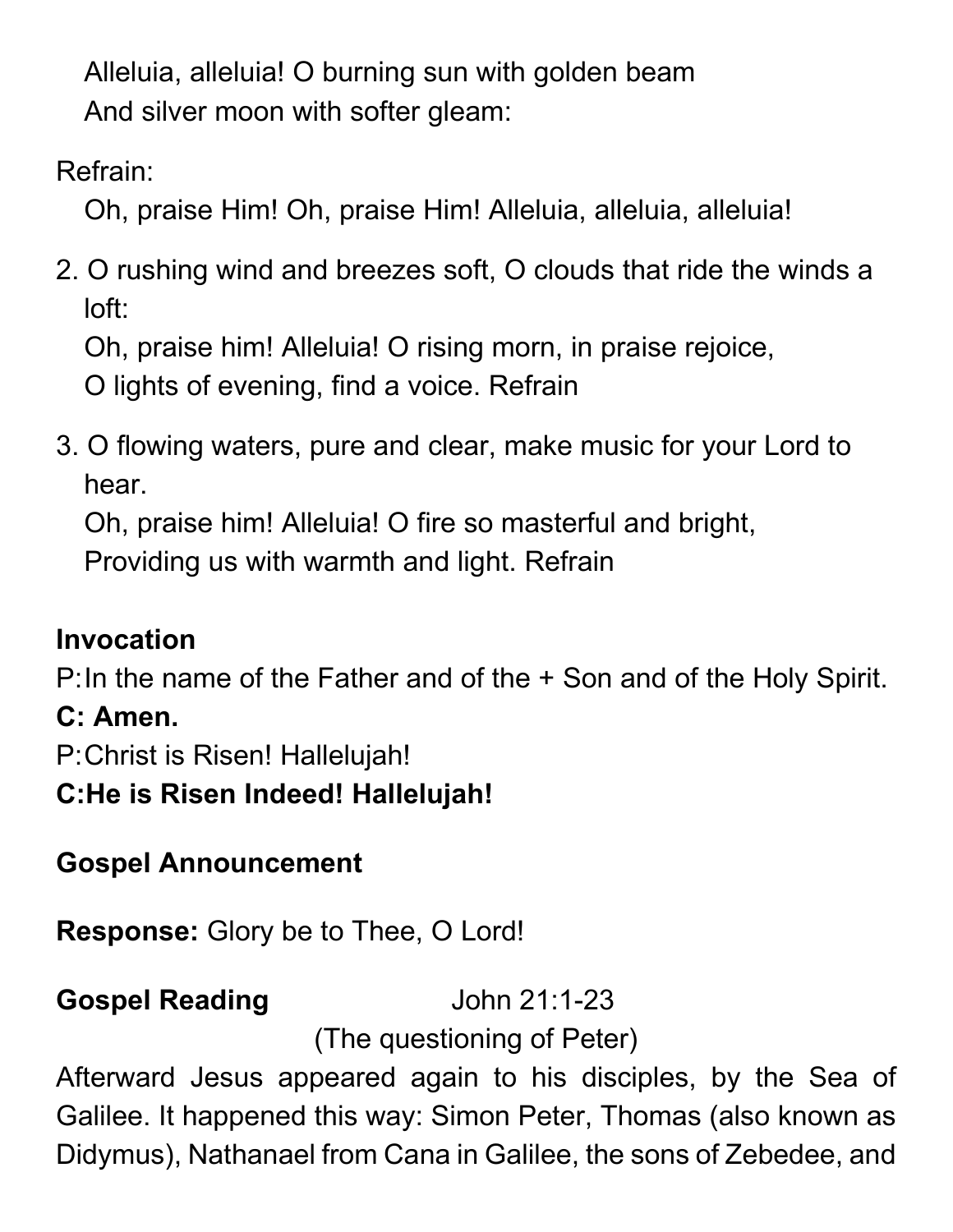two other disciples were together. "I'm going out to fish," Simon Peter told them, and they said, "We'll go with you." So they went out and got into the boat, but that night they caught nothing. Early in the morning, Jesus stood on the shore, but the disciples did not realize that it was Jesus. He called out to them, "Friends, haven't you any fish?" "No," they answered. He said, "Throw your net on the right side of the boat and you will find some." When they did, they were unable to haul the net in because of the large number of fish. Then the disciple whom Jesus loved said to Peter, "It is the Lord!" As soon as Simon Peter heard him say, "It is the Lord," he wrapped his outer garment around him (for he had taken it off) and jumped into the water. The other disciples followed in the boat, towing the net full of fish, for they were not far from shore, about a hundred yards. When they landed, they saw a fire of burning coals there with fish on it, and some bread. Jesus said to them, "Bring some of the fish you have just caught." So Simon Peter climbed back into the boat and dragged the net ashore. It was full of large fish, 153, but even with so many the net was not torn. Jesus said to them, "Come and have breakfast." None of the disciples dared ask him, "Who are you?" They knew it was the Lord. Jesus came, took the bread and gave it to them, and did the same with the fish. This was now the third time Jesus appeared to his disciples after he was raised from the dead. When they had finished eating, Jesus said to Simon Peter, "Simon son of John, do you love me more than these?" "Yes, Lord," he said, "you know that I love you." Jesus said, "Feed my lambs." Again Jesus said, "Simon son of John, do you love me?" He answered, "Yes, Lord, you know that I love you." Jesus said, "Take care of my sheep." The third time he said to him, "Simon son of John, do you love me?" Peter was hurt because Jesus asked him the third time, "Do you love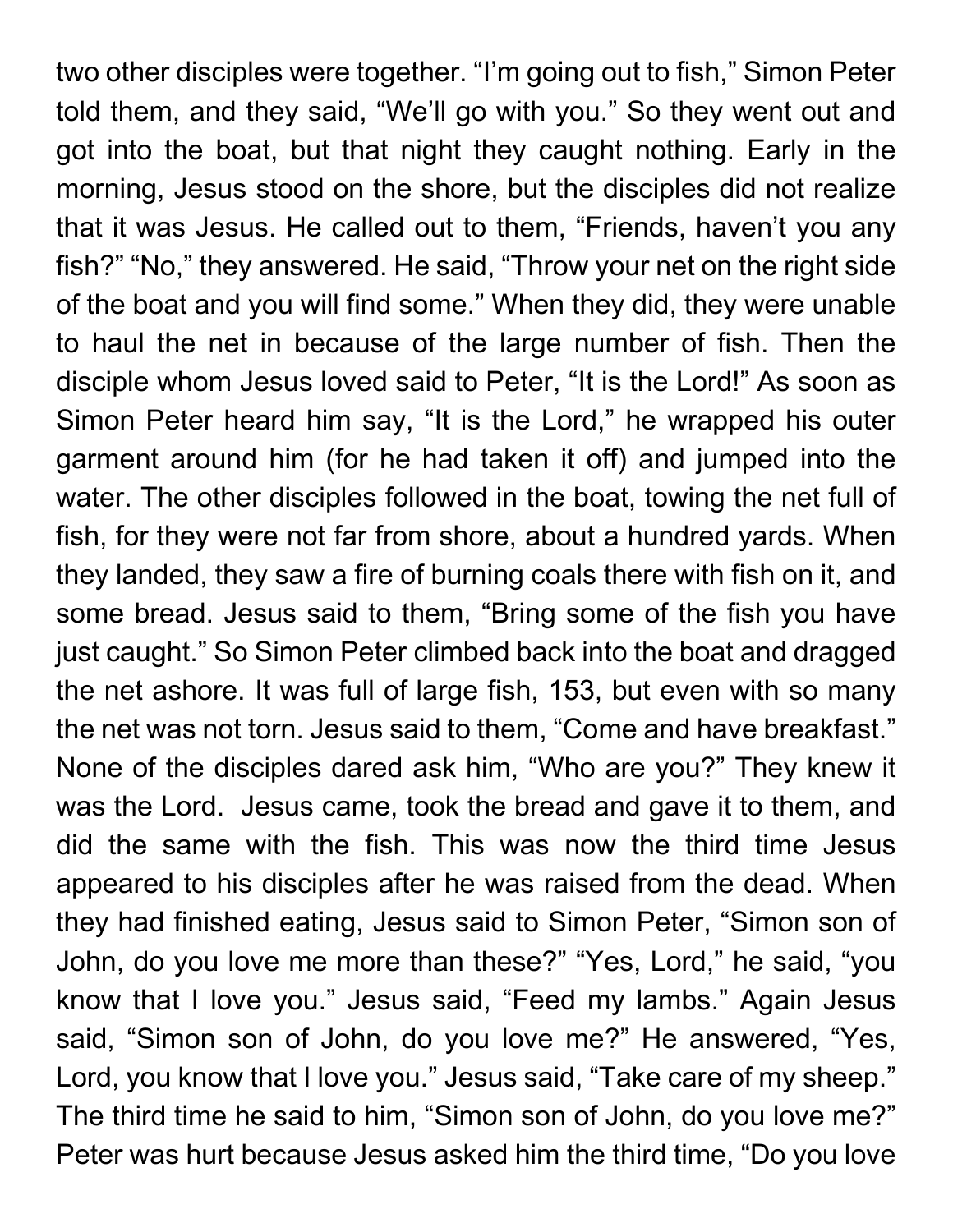me?" He said, "Lord, you know all things; you know that I love you." Jesus said, "Feed my sheep. Very truly I tell you, when you were younger you dressed yourself and went where you wanted; but when you are old you will stretch out your hands, and someone else will dress you and lead you where you do not want to go." Jesus said this to indicate the kind of death by which Peter would glorify God. Then he said to him, "Follow me!" Peter turned and saw that the disciple whom Jesus loved was following them. (This was the one who had leaned back against Jesus at the supper and had said, "Lord, who is going to betray you?") When Peter saw him, he asked, "Lord, what about him?" Jesus answered, "If I want him to remain alive until I return, what is that to you? You must follow me." Because of this, the rumor spread among the believers that this disciple would not die. But Jesus did not say that he would not die; he only said, "If I want him to remain alive until I return, what is that to you?"

**Response:** Praise be to Thee, O Christ.

**Sermon Hymn** Lift High The Cross (Class hymn of the Confirmation Class of 2022)

Refrain: Lift high the cross, the love of Christ proclaim 'Till all the world adore His sacred name.

- 1. Come, Christians, follow where our captain trod, Our King victorious, Christ, the Son of God. Refrain
- 2. Led on their way by this triumphant sign, The hosts of God in conqu'ring ranks combine. Refrain
- 3. All newborn soldiers of the Crucified Bear on their brows the seal of him who died. Refrain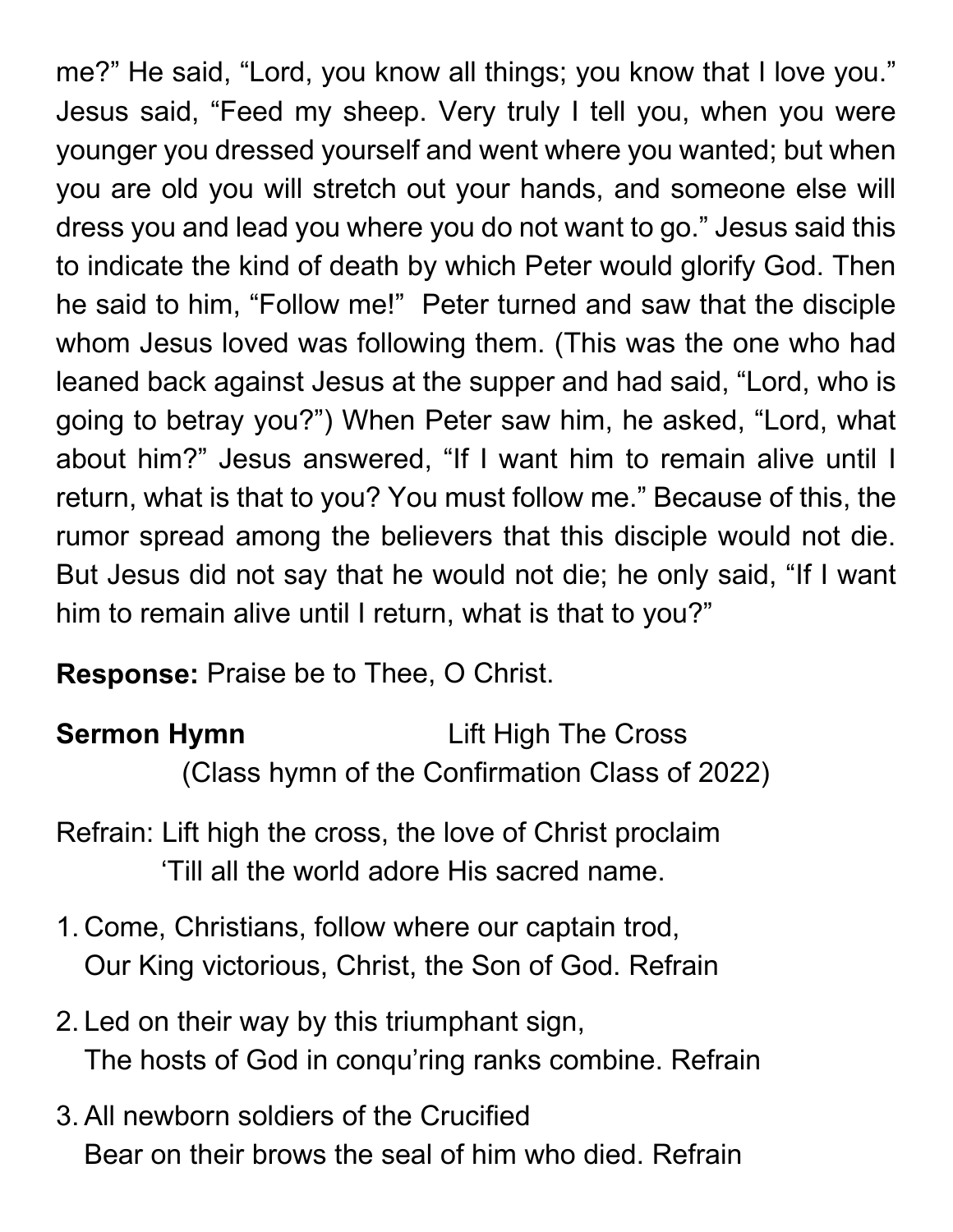**Sermon** Text: John 21:1-23 " $\langle \rangle$ Rev. Randall J. Schlak

**Prayer of the Church**

**The Lord's Prayer**

**Rite of Confirmation**

# **Spiritual Preparation for Receiving the Eucharist**

## **Holy Communion for Confirmands and their Families**

**Communion Hymn** I Was There to Hear Your Borning Cry

1. I was there to hear your borning cry. I'll be there when you are old.

I rejoiced the day you were baptized to see your life unfold.

- 2. I was there when you were but a child with a faith to suit you well, In a blaze of light you wandered off to find where demons dwell.
- 3. When you heard the wonder of the word I was there to cheer you on,

You were raised to praise the living Lord, to whom you now belong.

- 4. When you find someone to share your time and you join your hearts as one,
	- I'll be there to make your verses rhyme from dusk 'till rising sun.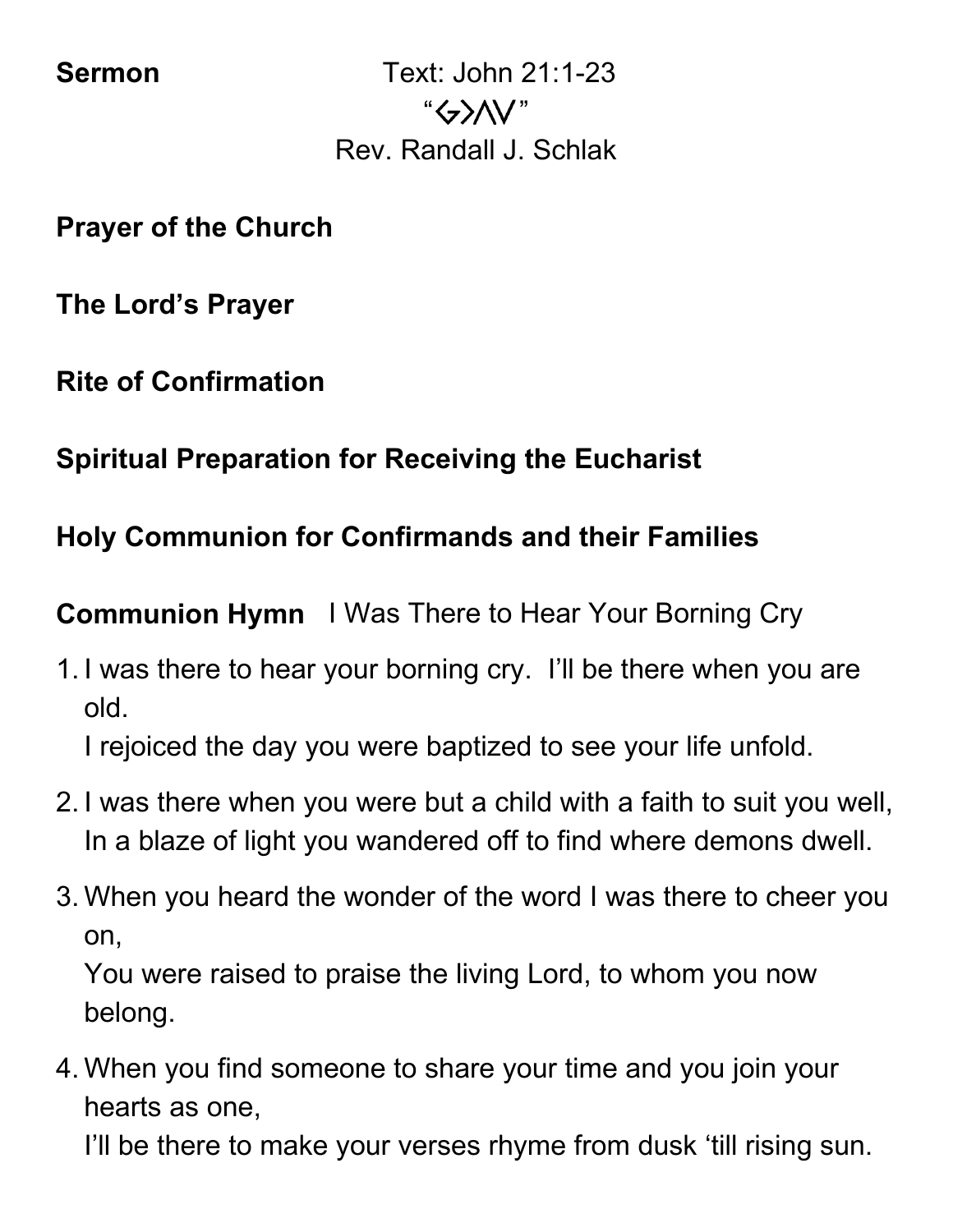- 5. In the middle ages of your life, not too old, no longer young I'll be there to guide you through the night, complete what I've begun.
- 6. When the evening gently closes in, and you shut your weary eyes,

I'll be there as I have always been, with just one more surprise.

7. I was there to hear your borning cry, I'll be there when you are old,

I rejoiced the day you were baptized, to see your life unfold.

## **Benediction and Response:** Amen! Amen! Amen!

### **Easter Proclamation**

P:Christ is Risen! Hallelujah!

## **C:He is Risen Indeed! Hallelujah!**

**Closing Hymn** Thy Strong Word

(Class hymn of the Confirmation Class of 2021)

1. Thy strong Word did cleave the darkness; at Thy speaking it was done.

For created light we thank Thee, while Thine ordered seasons run.

Alleluia, alleluia! Praise to Thee who light dost send! Alleluia, alleluia! Alleluia without end!

2. Lo, on those who dwelt in darkness, dark as night and deep as death,

Broke the light of Thy salvation, breathed Thine own life-giving breath.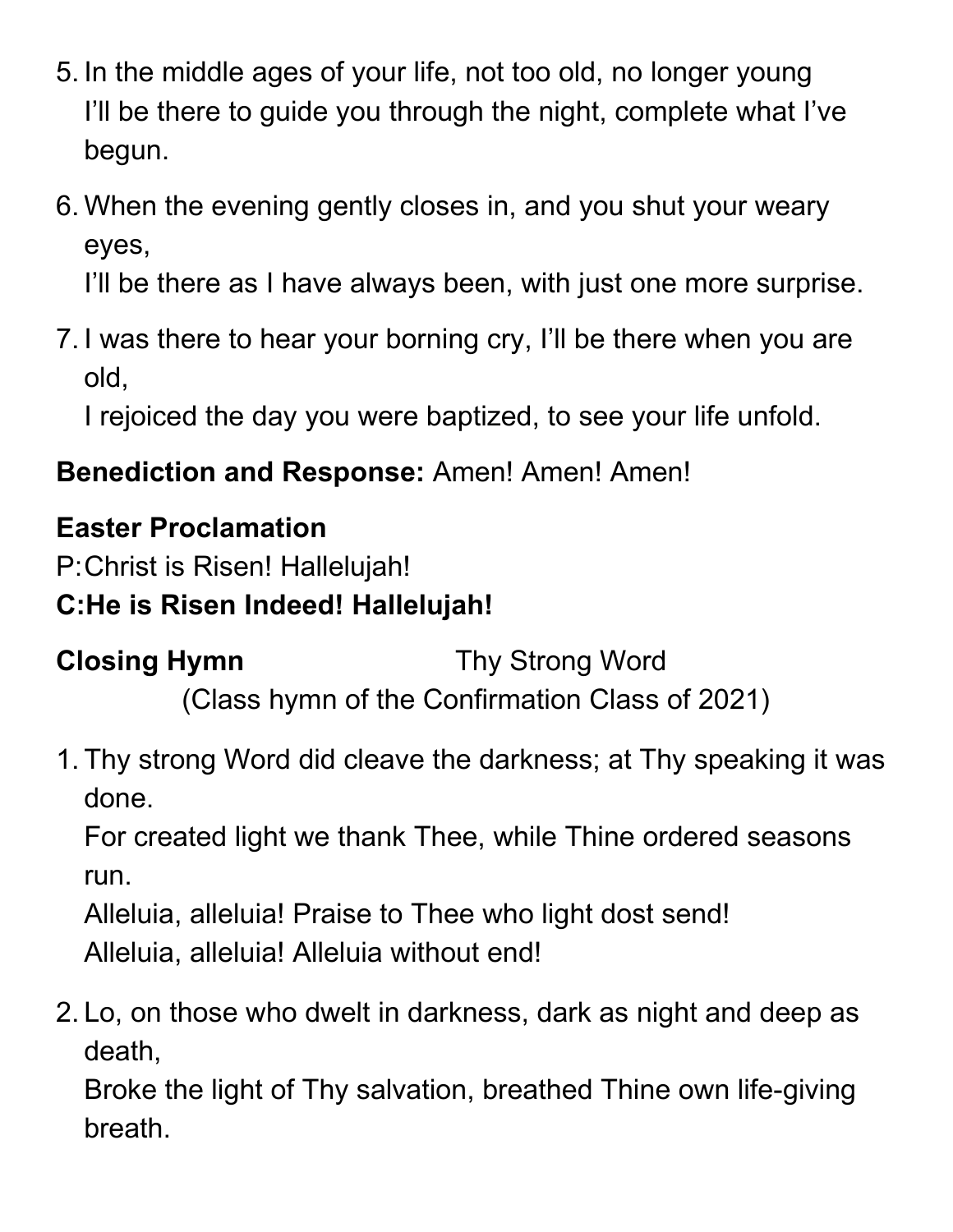Alleluia, alleluia! Praise to Thee who light dost send! Alleluia, alleluia! Alleluia without end!

3. Thy strong Word bespeaks us righteous; bright with Thine own holiness,

Glorious now, we press toward glory, and our lives our hopes confess.

Alleluia, alleluia! Praise to thee who light dost send!

Alleluia, alleluia! Alleluia without end!

# **Silent Prayer**

**Postlude** Rick Helderop, organist

The offerings will be received at the door.

### $2003$

Sanctuary altar flowers were placed in honor of our Confirmation Class of 2022. God bless their continued journey in the Faith.

> Audio/Video Operator David Hardoin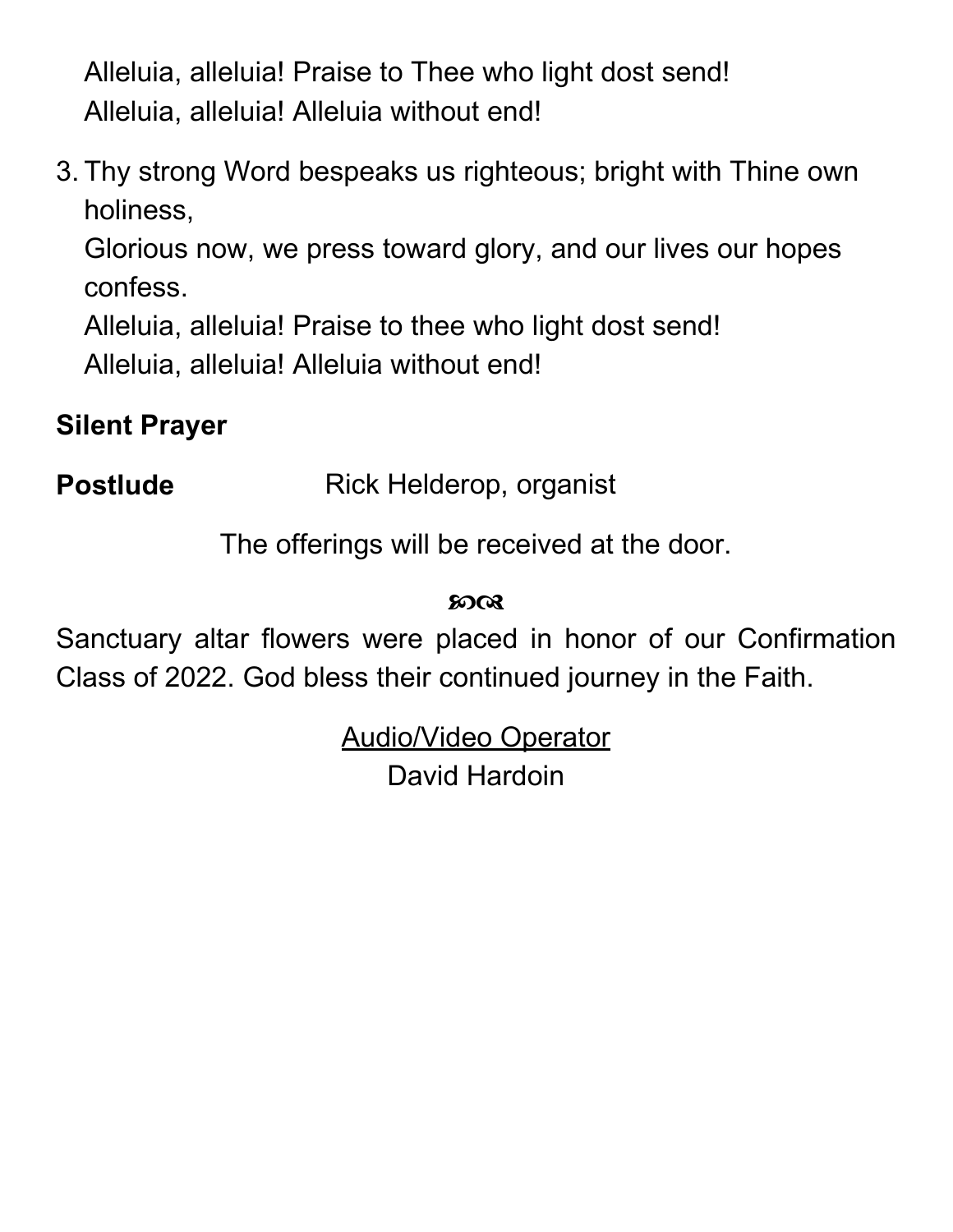## **CONFIRMATION 2022**

### **Colin Alexander Amos Psalm 34:18**

"The Lord is close to the brokenhearted and saves those who are crushed in spirit."

## **Kelly Jennifer Bloom 2 Corinthians 5:7**

"For we walk by faith, not by sight."

### **Quinn Davis Elliott Psalm 62:2**

"He alone is my rock and my salvation; He is my fortress, I will never be shaken."

### **John Colin Friedrich Luke 1:37**

"For with God nothing shall be impossible."

### **Reagan Jean Greenwalt John 11:35**

"Jesus wept."

### **Cecilia Jean Hurst Matthew 5:14**

"You are the light of the world. A city on a hill cannot be hidden."

### **Grace Louanna Kamm 1 Peter 1:8-9**

"You love Him even though you have never seen Him, though not seeing Him you trust Him; and even now you are happy, and filled with the inexpressible joy, for you are receiving the goal of your faith, the salvation of your souls."

### **Alexis Christine Klaus Joshua 1:9**

"Be strong and courageous. Do not be afraid; do not be discouraged for the Lord your God will be with you wherever you go."